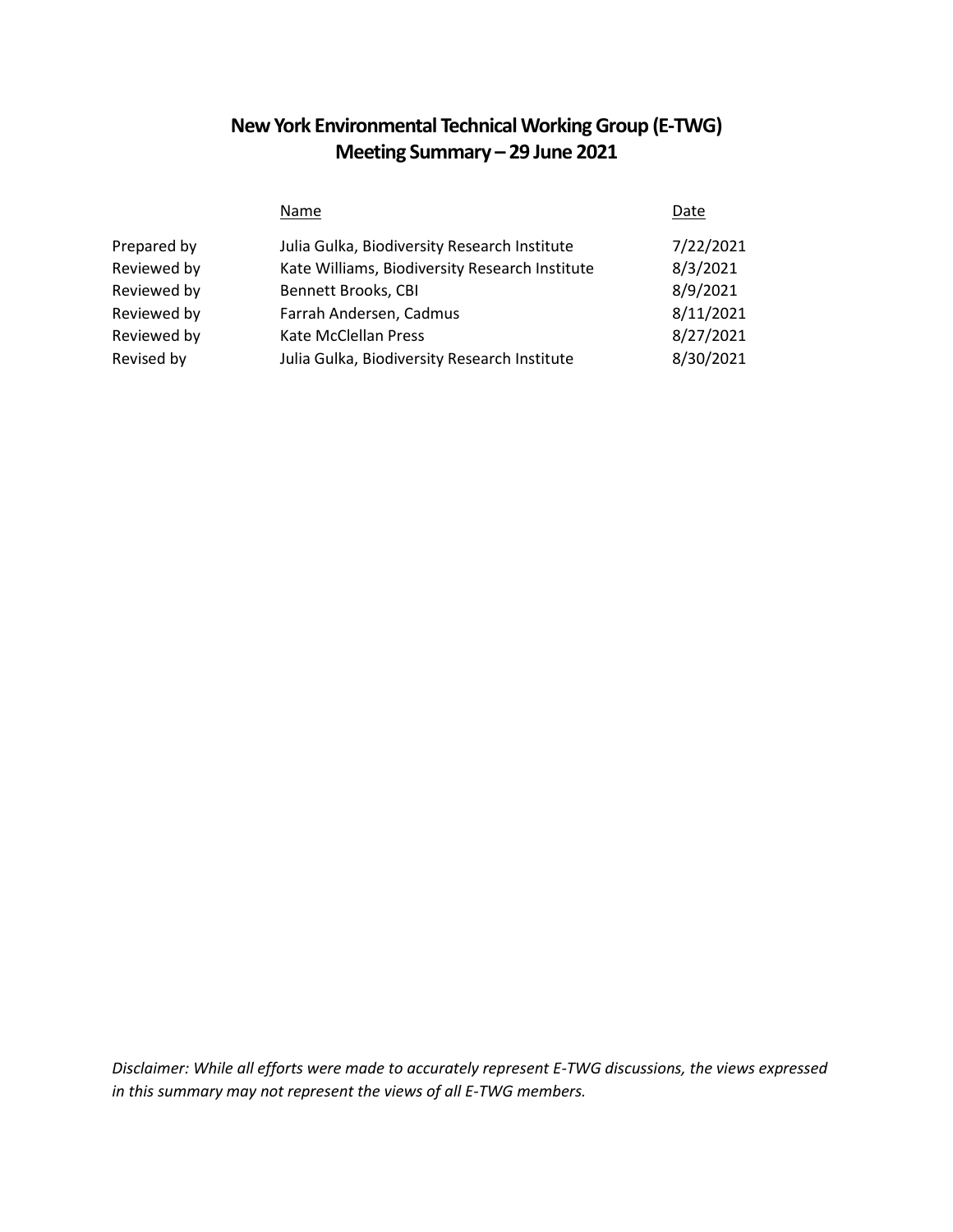### Background

As part of New York State's efforts to responsibly develop offshore wind energy, the New York State Energy Research and Development Authority (NYSERDA) convened the Environmental Technical Working Group (E-TWG) in 2018 to provide input to the state<sup>1</sup>. The twelfth E-TWG meeting was held via video conference on 29 June, 2021. Twenty-one representatives from 18 member organizations participated (Appendix A).

This summary is intended to capture the key points of discussion and action items identified during the meeting and is loosely organized according to the structure of the meeting agenda (Appendix B). Opinions are not attributed to specific E-TWG members unless there is a clear reason to do so. For topics where there were differences of opinion among E-TWG members, this summary identifies areas of agreement as well as the different perspectives offered during meeting discussions.

# **Action Items**

- E-TWG members should fill out the survey on virtual vs. in-person meetings by July 1. Support staff will disseminate the results to the E-TWG via email.
- NYSERDA is scheduling the next Environmental Mitigation Plan meeting for August 17. It will be held in place of the August E-TWG meeting.
- Kate McClellan Press will provide additional information on questions posed regarding the Power Grid Study, and encourages E-TWG members to reach out to her via email with additional questions or suggestions for outreach on this topic.
- NYSERDA and support staff will continue coordinating with the Regional Wildlife Science Entity on regional research and monitoring and will share an updated workplan with the E-TWG.
- NYSERDA and support staff will continue discussions and coordination with federal agencies on the topic of site-specific monitoring and will update the E-TWG as the effort evolves.
- Support staff will develop a synthesis of State of the Science Workgroup efforts for inclusion in the 2020 workshop proceedings.

Bennett Brooks (Consensus Building Institute) provided a brief introduction. New representatives to the E-TWG include John Perry (Maine Department of Inland Fisheries and Wildlife) and Cynthia Pyc (Vineyard Wind). Emily Shumchenia, the new director of the Regional Wildlife Science Entity (RWSE), was introduced to the E-TWG, and she and Kate McClellan Press provided a brief update on the RWSE. The Northeast Regional Ocean Council, the Mid-Atlantic Regional Council on the Ocean, and Coastal States Stewardship Foundation were selected as the RWSE, and are working closely with NYSERDA to ensure integration with E-TWG efforts to make both organizations stronger and reduce duplication of effort.

# New York Power Grid and Transmission Planning

Kate McClellan Press (NYSERDA) provided an overview of New York's approach to cable coordination, which includes discussions with other New York State agencies, neighboring state agencies and stakeholders from the geographic region of interest (e.g., New York City, Long Island, Hudson River). A

 $\overline{\phantom{a}}$ <sup>1</sup> For meeting agendas, summaries, and presentations, see: [http://nyetwg.com/e](http://nyetwg.com/)-twg-meeting-archive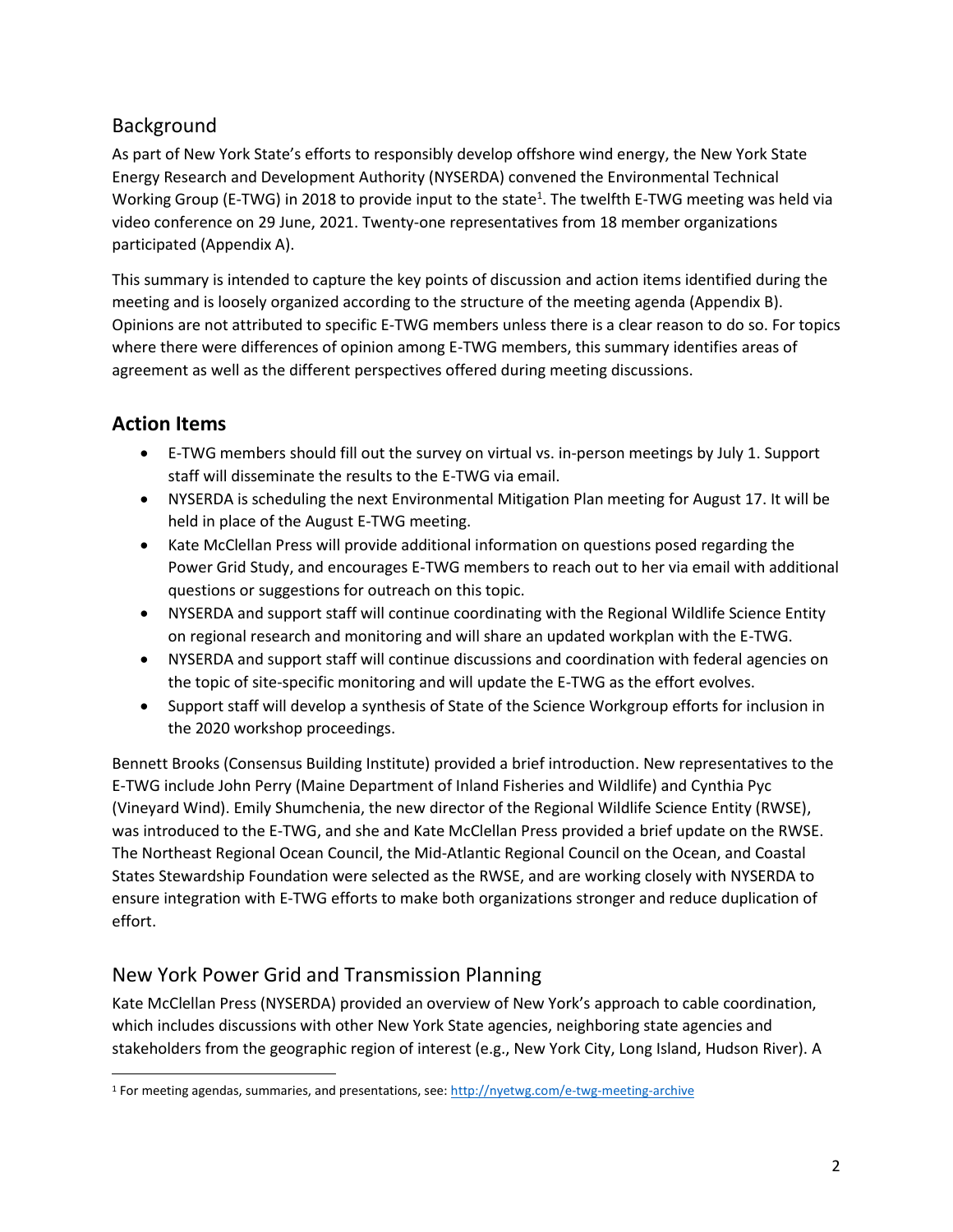major step in this process is the New York Power Grid Study<sup>2</sup>, which has three main components: 1) utility study, 2) offshore wind study, and 3) zero emissions study. Of greatest interest to the E-TWG is the offshore wind study, which looks at options for New York to achieve the state's 9000 MW goal and bring that power into New York effectively. Notable findings in the report include:

- 1) Ability to support 9000 MW without major onshore bulk transmission upgrades;
- 2) Recommended radial connection with a meshed offshore network for transmission connection;
- 3) Need to interconnect 6000 MW into New York City and 3000 MW to Long Island
- 4) Recommended coordinated effort (possibly via policy) for a cable route into NYC that minimizes disruption and risk to stakeholders and lowers costs.

A number of offshore wind projects are planning connections to the grid, and if each project builds its own tie-in, viable landing sites and cable routes would quickly become constrained. Thus, a coordinated, well-planned transmission approach can help make better use of limited landing sites. The Coastal Cable Corridor Study was recently initiated (to be available in summer 2021) to analyze environmental, societal, and physical conditions relevant to siting of cable routes into New York City and Long Island to inform state policy options. This report will present options, constraints, opportunities, and challenges, including avoidance/mitigation measures, but will not make recommendations on specific routes. This effort builds from the 2017 Cable Landfall Permitting Study<sup>3</sup>.

In addition, NYSERDA is beginning a planning effort for offshore wind cable coordination to systematically consider different factors, constraints, concerns, and relative risk. It will include state waters, New York Harbor, and portions of the Hudson and East Rivers and focus on biological resources, marine commercial and recreational uses, vessel traffic, physical resources, existing infrastructure, cultural resources, socioeconomic impacts, visual and aesthetic resources, cumulative impacts, and alternatives analysis. This will not replace offshore wind developer responsibilities under Article VII, but could support coordinated offshore wind development and transmission into the power grid. It is anticipated that a draft scope will be available for public comment in July 2021 with an anticipated complete draft in early 2022.

*E-TWG members were interested in the degree to which the study considers contamination sites. Kate Press indicated that contaminated sites are included in the process of identifying potential risks, and this was also an aspect of the earlier cable landfall permitting study. An E-TWG member asked whether these planning processes will be completed in time to feed into the next round of offshore wind procurements; Kate is to follow up on this question. Multiple E-TWG members expressed a need to consider other ongoing public processes in scheduling a public comment period for the draft scope, and they noted that a longer public comment period would be beneficial. There was also a suggestion for NYSERDA to engage during planning processes with estuary programs such as the New York-New Jersey Harbor & Estuary Program and South Shore Estuary Reserve.*

#### Regional Research and Guidance

NYSERDA and support staff have continued to develop the E-TWG workplan to produce guidance for regional-scale research and monitoring efforts, including coordination with the RWSE to ensure the

 $\overline{a}$ 

<sup>2</sup> New York Department of Public Servic[e Matter Master Case 2000905/20-E-0197](https://documents.dps.ny.gov/public/MatterManagement/CaseMaster.aspx?MatterCaseNo=20-E-0197&CaseSearch=Search)

<sup>&</sup>lt;sup>3</sup> [Cable Landfall Permitting Study](https://www.nyserda.ny.gov/-/media/Files/Publications/Research/Biomass-Solar-Wind/Master-Plan/17-25e-OSW-Cable-Landfall-Permitting-Study.pdf)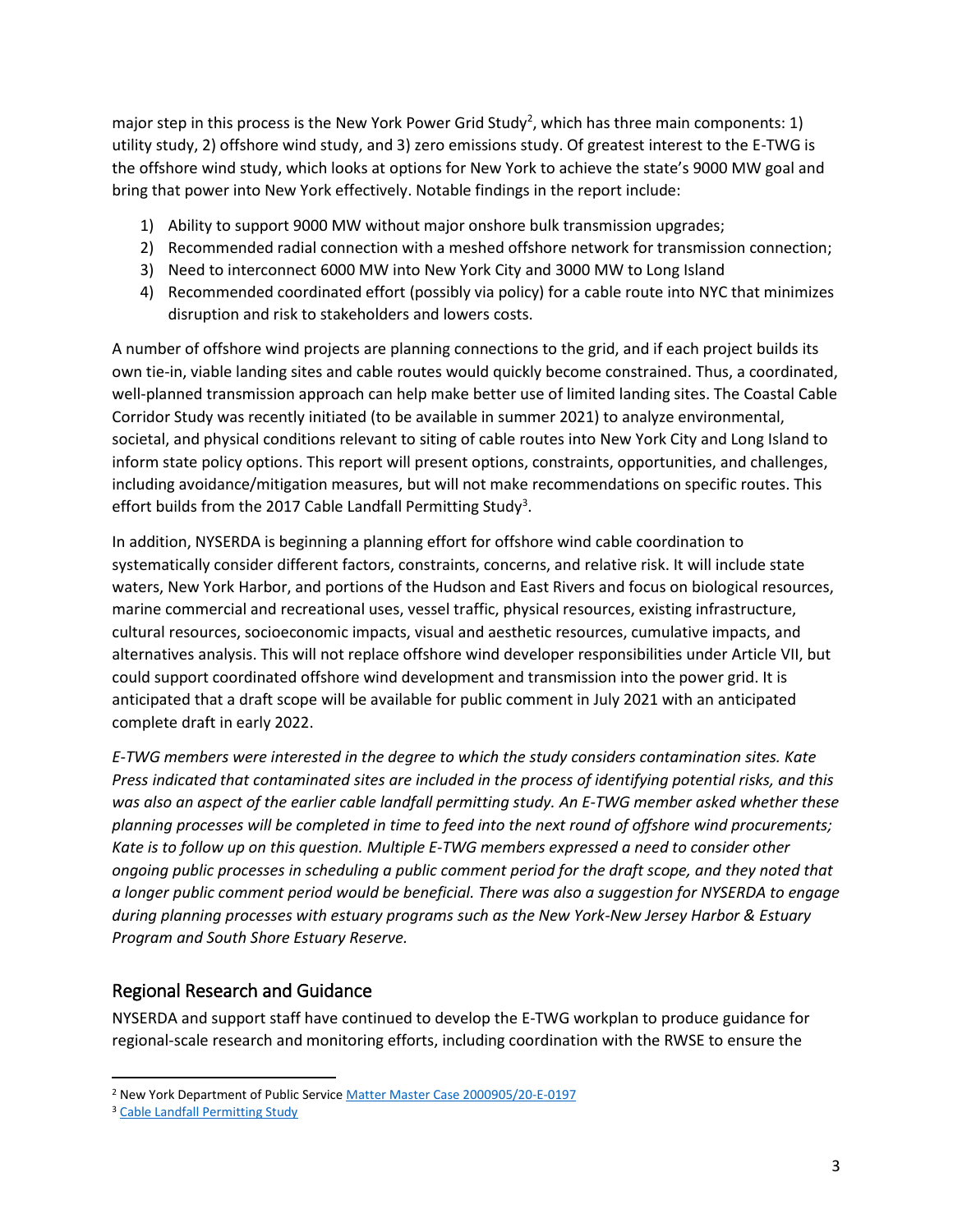proposed approach will meet the needs of both groups. Based on these discussions, the effort will have two components: 1) the development of guidance on terminology and study design considerations, and 2) the compilation of regional research priorities identified by other efforts and identification of criteria for further prioritization. The former will involve a small group with quantitative study design and subject matter expertise, while the latter will involve a larger stakeholder effort. As such, there will be multiple options for E-TWG involvement. Support staff will share the updated workplan with E-TWG members and solicit volunteers.

*E-TWG members were interested in the degree to which NYSERDA and the E-TWG are fulfilling an RWSE role prior to the entity being fully stood up. Emily Shumchenia indicated the benefit of a joint effort on this topic is to help serve as a bridge for the RWSE as the entity is being built (e.g., sector caucuses, committees) over the coming months. E-TWG members also clarified that the geographic scope of this guidance would be similar to that of the E-TWG, e.g., Gulf of Maine to North Carolina, with a focus on research at scales broader than individual project sites.*

#### Guidance for Pre- and Post-construction Monitoring

NYSERDA and support staff are continuing discussions with federal agencies on potential development of guidance for pre- and post-construction monitoring at offshore wind projects. We have moved away from the previous idea of submitting a letter to federal agencies on the topic, and are working to identify mechanisms to support proposed federal efforts.

### NYSERDA Environmental Research Program Plan

In 2015, NYSERDA released an Environmental Research Program Plan focused on marine wind and wildlife.<sup>4</sup> The plan was developed via a stakeholder engagement and expert elicitation process with state and federal agencies. NYSERDA and support staff will be updating the plan, drawing from the 2020 State of the Science workgroup reports and the compiled list of research priorities to be developed for regional research and monitoring guidance (above), among other sources. The plan will identify which of the priorities from 2015 have been addressed and apply criteria to identify new research priorities.

### Great Lakes Feasibility Study

Sherryll Huber (NYSERDA) provided a brief update on an ongoing NYSERDA-funded desktop feasibility study for offshore wind in the Great Lakes (Lakes Ontario and Erie) led by the National Renewable Energy Laboratory, Brattle Group, and Advisian. She emphasized the separation of this effort from marine offshore wind planning in New York due to the nuances of permitting and resource characterization. There have been two public webinars to date on the study, with two more scheduled for August and October.<sup>5</sup> Given E-TWG interest, Sherryll indicated that she would add E-TWG members to the listserv to receive updates, and that members could contact her with any additional questions [\(Sherryll.Huber@nyserda.ny.gov\)](mailto:Sherryll.Huber@nyserda.ny.gov). Support staff will include this topic in future E-TWG updates.

 $\overline{a}$ 

<sup>4</sup> [NYSERDA Environmental Research Program Plan: Area 4](https://www.nyserda.ny.gov/-/media/Files/Publications/Research/Environmental/NYSERDA-Environmental-Research-Program-Research-Area-4-Marine-Wind-Wildlife.pdf)

<sup>5</sup> [NYSERDA Great Lakes Feasibility Study](https://www.nyserda.ny.gov/All%20Programs/Programs/Clean%20Energy%20Standard/Important%20Orders%20Reports%20and%20Filings/Great%20Lakes%20Wind%20Feasibility%20Study)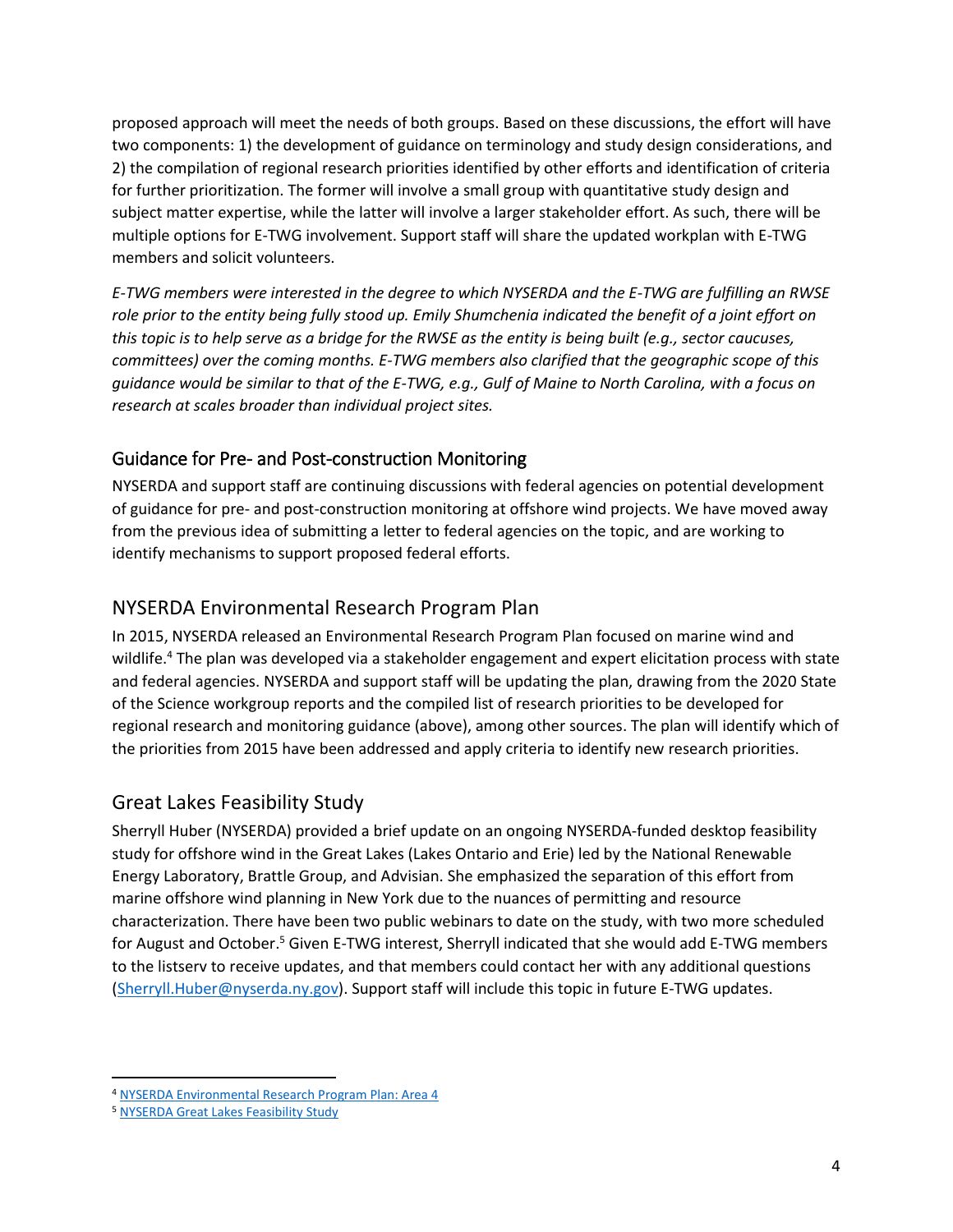# 2020 State of the Science Workshop

Kate Williams (Biodiversity Research Institute) provided a brief review of the 2020 State of the Science effort. Plenary sessions for the workshop were held last November with a focus on cumulative impacts. Seven workgroups, including more than 200 people, met over the winter to identify short-term research priorities to improve our understanding of cumulative impacts as the offshore wind industry develops. Reports from each group are available in draft form on the E-TWG website<sup>6</sup> and will be finalized in mid-July. The technical leads from each workgroup presented key outcomes at a webinar in May, where there was strong participation and discussion; the webinar recording is also available<sup>7</sup>. Several workgroups are discussing publishing reports in the scientific literature to expand visibility of the results, and support staff will be developing a synthesis of workgroup efforts for inclusion in the workshop proceedings. Workgroup outcomes will be useful in multiple contexts, including future E-TWG efforts.

Support staff requested input from the E-TWG on 1) whether this was a helpful first step for thinking about cumulative effects, and 2) potential next steps. The following themes emerged during discussions:

- **Benefit of virtual effort.** There were multiple benefits to the workshop and workgroups being virtual, including the level of expert involvement and the timeline of the effort, which led to higher-quality outcomes.
- **Need to consider additional stressors**. Workgroup efforts focused on understanding cumulative impacts from offshore wind development, but other stressors, including climate change, also need to be addressed to understand cumulative effects to individuals and populations.
- **Cross-taxon opportunities for collaboration.** Workgroups were largely taxon-specific, but there is a need to look across taxa to determine key needs and make best use of limited resources.
- **Build out taxon-specific tools and frameworks.** Cumulative impact frameworks should be developed now; with the current state of knowledge, they will need to be based on assumptions and may have substantial uncertainty, but they can help identify key parameters and shape priorities.
- **Examine potential biases.** It would be beneficial to critically examine the outcomes of the workgroups to ensure that any biases or gaps in expertise are understood and to ensure that research questions are focused on understanding cumulative impacts.
- **Identify next steps, timescale, and utility.** Identification of action items and next steps could provide a path forward for research. It is worth examining what efforts are ongoing, the timescales for different research, and how outcomes would be used, particularly in relation to federal processes.

Support staff will develop a cross-group synthesis for the workshop proceedings and compile a list of research priorities to inform regional research and monitoring guidance. Support staff may solicit E-TWG input in the development of the synthesis.

### 2022 Workshop

 $\overline{a}$ 

Kate Williams noted that the next State of the Science Workshop, likely in summer 2022, will be more similar to the 2018 workshop in that it will serve as a general update on the state of the knowledge on

<sup>6</sup> [State of the Science Workgroup reports](http://www.nyetwg.com/2020-workgroups)

<sup>&</sup>lt;sup>7</sup> [State of the Science Culmination Webinar](http://www.nyetwg.com/2020-workshop)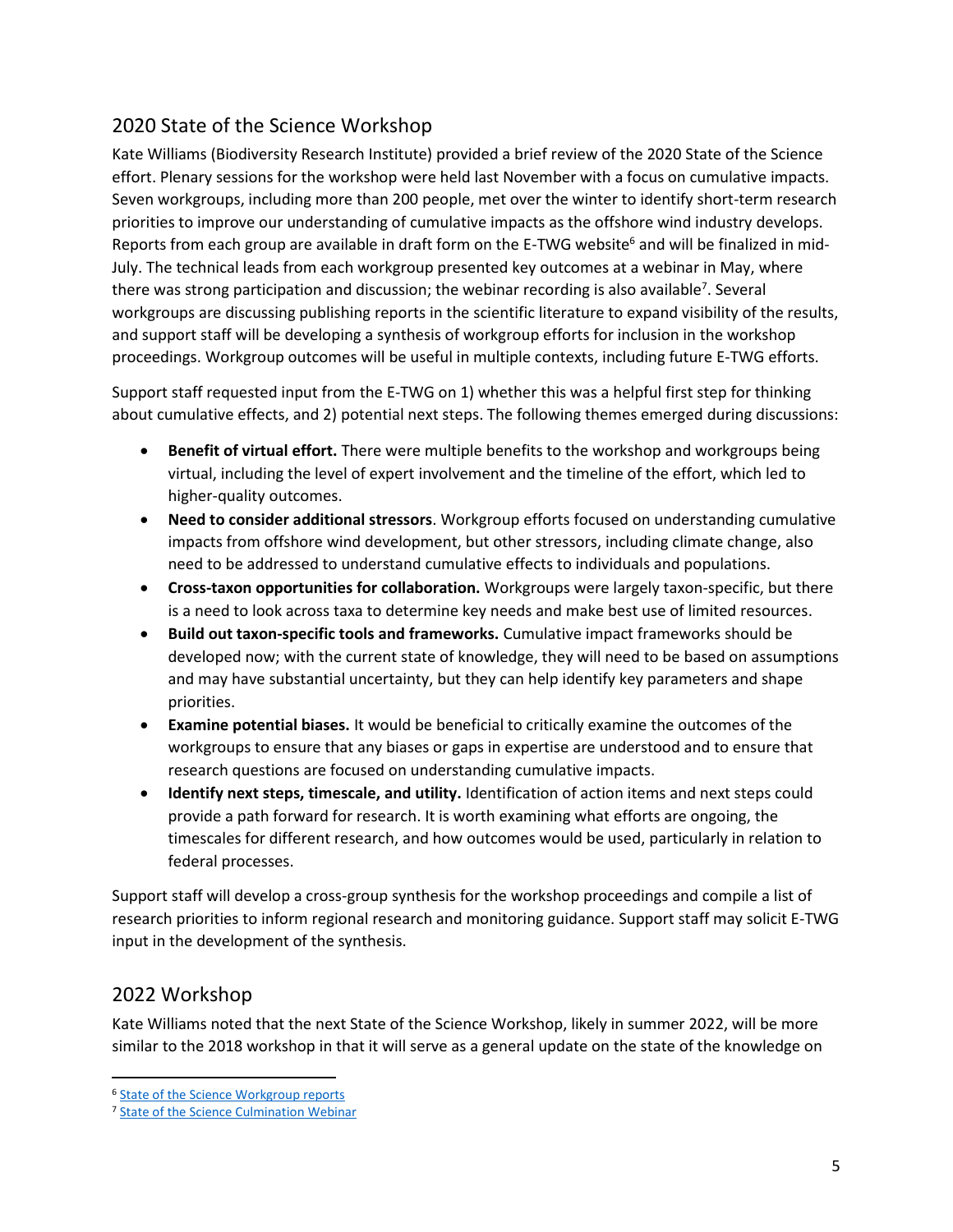wildlife and offshore wind development. Unlike in previous years, the plan is to issue an open call for abstracts and symposia. A hybrid approach is likely, with both an in-person event and some kind of virtual participation option. Support staff will be forming a planning committee shortly, and E-TWG members should email Ed Jenkins [\(Edward.jenkins@briwildlife.org\)](mailto:Edward.jenkins@briwildlife.org) if interested in participating.

#### Wrap Up and Next Steps

• Support staff sent a survey to the E-TWG to gain input on future meeting logistics. E-TWG meetings will remain virtual through the end of 2021, and we will utilize survey responses to inform the plan moving forward. *E-TWG members indicated interest in seeing survey results.*

The August E-TWG meeting will be replaced by an Environmental Mitigation Plan meeting for Sunrise Wind. E-TWG members should hold the scheduled time slot as a possible meeting time.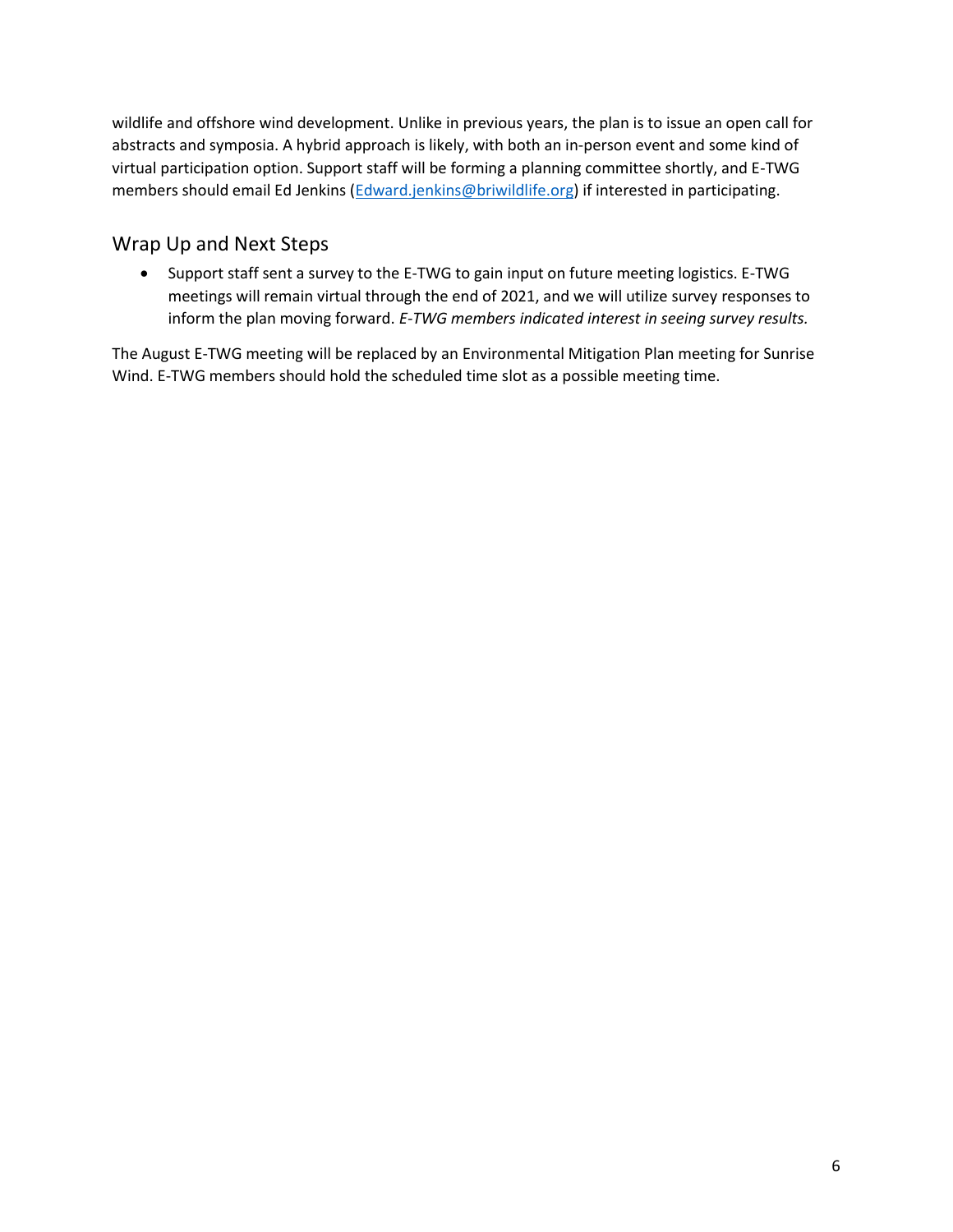| <b>Point of Contact</b>     | Organization                                  | <b>Stakeholder Type</b>   | Role           |
|-----------------------------|-----------------------------------------------|---------------------------|----------------|
| <b>Kate McClellan Press</b> | <b>NYSERDA</b>                                | <b>State Government</b>   | Convener/chair |
| Lisa Bonacci-Sullivan       | NY Dept. of Environmental Conservation        | <b>State Government</b>   | Observer       |
| <b>Catherine Bowes</b>      | National Wildlife Federation                  | eNGO                      | Advisor        |
| Koen Broker                 | <b>Shell New Energies</b>                     | Developer                 | Advisor        |
| Colleen Brust               | NJ Dept. of Environmental Protection          | <b>State Government</b>   | Observer       |
| Michael Evans               | Ørsted                                        | Developer                 | Advisor        |
| Shilo Felton                | National Audubon Society                      | eNGO                      | Advisor        |
| Michelle Fogary             | Equinor                                       |                           |                |
| Elizabeth Gowell            | Ørsted                                        | Developer                 | Advisor        |
| Kevin Hassell               | NJ Dept. of Environmental Protection          | <b>State Government</b>   | Observer       |
| Scott Johnston              | U.S. Fish and Wildlife Service                | <b>Federal Government</b> | Observer       |
| Shannon Kearney             | CT Dept. of Energy & Environmental Protection | <b>State Government</b>   | Observer       |
| <b>Francine Kershaw</b>     | Natural Resources Defense Council             | eNGO                      | Advisor        |
| Kristi Lieske               | DE Dept. Natural Resources & Environ. Control | <b>State Government</b>   | Observer       |
| Jillian Liner               | <b>Audubon New York</b>                       | eNGO                      | Advisor        |
| Carl LoBue                  | The Nature Conservancy                        | eNGO                      | Advisor        |
| Anita Murray                | <b>Wildlife Conservation Society</b>          | eNGO                      | Advisor        |
| John Perry                  | Maine Dept. of Inland Fisheries and Wildlife  | <b>State Government</b>   | Advisor        |
| Cynthia Pyc                 | Vineyard Wind                                 | Developer                 | Advisor        |
| <b>Brandi Sangunett</b>     | Bureau of Ocean Energy Management             | <b>Federal Government</b> | Observer       |
| Kimberly Sullivan           | Bureau of Ocean Energy Management             | <b>Federal Government</b> | Observer       |

### Appendix A: List of Participants

#### **Support Staff**

Farrah Andersen (Cadmus Group) Morgan Brunbauer (NYSERDA) Bennett Brooks (Consensus Building Institute) Julia Gulka (Biodiversity Research Institute) Sherryll Huber (NYSERDA) Edward Jenkins (Biodiversity Research Institute) Kate Williams (Biodiversity Research Institute) Megan Zimba (NYSERDA)

#### **Other Attendees**

Emily Shumchenia (Northeast Regional Ocean Council/RWSE)